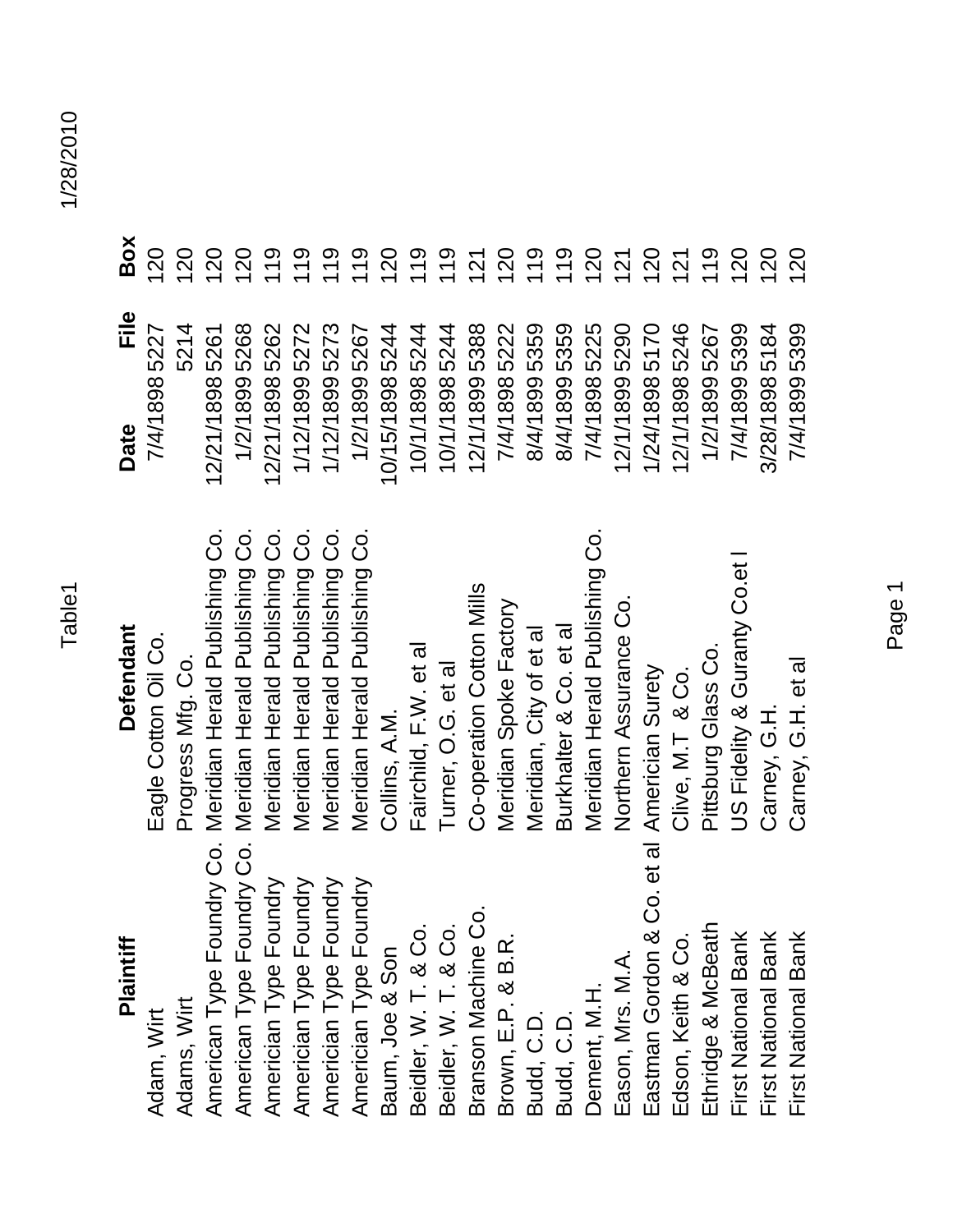## Plaintiff

Graham, M.D. & Co. Greenwald, L. & Co. Greenwald, L. & Co. Jamison, Jim<br>Kalm & Dreyfus<br>Keeton, J.A.<br>Keith, Edson & Co. First National Bank Lyons, A.J.<br>Lyons, A.J.<br>Lyons, A.J. & Co.<br>Lyons, A.J. & Co. Gaughtz, Victoria -oeb, Levy & Co. Harrison, Mary B Granberry, J.A. Hagwood, B.H. Lee, Mrs. L.E.<br>Lewis, J.W. Holtz, B.F.<br>Howad, J.M. Hyde, C.J. -yle, Tom

## **Defendant**

| Plaintiff                        | Defendant                      | File<br>Date   | Box |
|----------------------------------|--------------------------------|----------------|-----|
| First National Bank              | Column, S.S.et a               | 7/4/18995399   | 120 |
| Gaughtz, Victoria                | Meridian Cotton Mills          | 1/1/18985165   | 120 |
| Graham, M.D. & Co.               | Williams, J.J.                 | 12/26/18985264 |     |
| Granberry, J.A.                  | Wood, C.F                      | 11/26/18975131 |     |
| Greenwald, L. & Co.              | Campbell, G.P.                 | 6/3/18995323   |     |
| Greenwald, L. & Co.              | Campbell, G.P.                 | 12/2/18985250  |     |
| Hagwood, B.H.                    | Booker, M.H.                   | 1/24/18995275  |     |
| Harrison, Mary B.                | Donald, Geo. L                 | 12/29/18985266 |     |
| Holtz, B.F.                      | Order of Columbus of Baltimor  | 9/27/18995380  |     |
| Howad, J.M.                      | Meridin, City of & Mayor of    | 12/23/18995395 |     |
| Hyde, C.J.                       | Poole, J.D.                    | 9/5/1988       |     |
| Jamison, Jim                     | Lauderdale R.L                 | 7/5/18995352   |     |
| Kalm & Dreyfus                   | <b>Bleiviet &amp; Caldwell</b> | 8/15/1898      |     |
| Keeton, J.A.                     | Fuller, S.B.                   | 12/6/18985253  |     |
| Keith, Edson & Co                | Clive, M.T & Co.               | 12/1/18985246  |     |
| Lee, Mrs. L.E.                   | Donald, George                 | 12/29/18985265 |     |
| -ewis, J.W.                      | Kurn, John                     | 11/28/18985245 |     |
| -oeb, Levy & Co.                 | Turner, O.G.                   | 10/1/18985241  |     |
| Lyle, Tom                        | McMullin, C.C.                 | 12/19/18985257 |     |
| Lyons, A.J.                      | Fairchild G.W. et al           | 5240           |     |
|                                  | Turner, O.F. et al             | 5240           | 120 |
| Lyons, A.J.<br>Lyons, A.J. & Co. | Lyle, J.T. et al               | 12/20/18985259 | 120 |
| Lyons, A.J. & Co.                | Southern Ins. Co. et al        | 12/20/18985259 | 120 |

| Φ<br>$\mathbf{\Omega}$<br>ო<br>≔<br>ო<br>ഥ<br>ഗ<br>$\frac{6}{4}$<br>ഥ<br>ഗ<br>ഥ<br>ᡪ<br>LQ<br>0<br>◯<br>တ<br>$\sim$<br>$\overline{\phantom{0}}$<br>ᅮ<br>4<br>4<br>Ō<br>5<br>$\overline{4}$<br>$\overline{4}$<br>5<br>Ö<br>ய<br>ဖ<br>က<br>LO.<br>တ<br>ဖ<br>$\mathbf{\Omega}$<br>ဖ<br>$\infty$<br>LO.<br>$\overline{\phantom{0}}$<br>$\mathbf{\Omega}$<br>ო<br>$\mathbf{\Omega}$<br>$\mathbf{\Omega}$<br>$\mathbf{\Omega}$<br>$\infty$<br>$\infty$<br>$\mathbf{\Omega}$<br>$\mathbf{\Omega}$<br>$\mathbf{\Omega}$<br>$\mathbf{\Omega}$<br>$\mathsf{\Omega}$<br>$\mathbf{\Omega}$<br>ო<br>ო<br>$\mathbf{\Omega}$<br>$\overline{\phantom{0}}$<br>$\mathbf{\Omega}$<br>$\overline{\phantom{0}}$<br>LO.<br>LO.<br>LO.<br>LO.<br>ഹ<br>LO.<br>LO<br>LO.<br>LO.<br>LO.<br>LO.<br>LO<br>LO.<br><u>ιο</u><br>LO.<br>ഹ<br>LO.<br>ഥ<br>ഹ<br>$\infty$<br>$\infty$<br>တ<br>$\infty$<br>∞<br>$\infty$<br>တ<br>$\infty$<br>∞<br>∞<br>တ<br>တ<br>$\infty$<br>∞<br>∞<br>တ<br>$\infty$<br>တ<br>$\overline{\phantom{0}}$<br>$\infty$<br>တ<br>တ<br>တ<br>တ<br>တ<br>တ<br>တ<br>တ<br>တ<br>တ<br>တ<br>တ<br>တ<br>တ<br>တ<br>$\sigma$<br>တ<br>တ<br>တ<br>$\infty$<br>$\infty$<br>$\infty$<br>$\infty$<br>$\infty$<br>$\infty$<br>$\infty$<br>$\infty$<br>$\infty$<br>$\infty$<br>$\infty$<br>$\infty$<br>$\infty$<br>$\infty$<br>$\infty$<br>$\infty$<br>$\infty$<br>$\infty$<br>1/26/1<br>1/24/1<br>2/29/1<br>7/4/1<br>2/2/1<br>9/27/1<br>9/5/1<br>7/5/1<br>12/6/1<br>12/1/1<br>0/1/1<br>1/1/1<br>2/26/1<br>6/3/1<br>2/23/1<br>8/15/1<br>2/29/1<br>1/28/1<br>ニ<br>Date<br>$\frac{6}{1}$<br>$\overline{\phantom{0}}$<br>$\mathbf{\Omega}$<br>$\overline{\phantom{0}}$<br>$\overline{\phantom{0}}$<br>$\overline{\phantom{0}}$ | ×<br>O<br>B | ⊃<br>$\mathbf{\sim}$ | $\sim$ | O<br>$\mathbf{\Omega}$ | $\overline{ }$<br>$\sim$ | တ.<br>$\overline{\phantom{0}}$ | $\overline{ }$<br>$\sim$ | $\overline{\phantom{0}}$ | $\circledcirc \circledcirc \circledcirc \circledcirc \circledcirc$<br>$\overline{\phantom{0}}$ | $\mathbf{\Omega}$ | $\sim$ | $\sim$ | $\sim \infty$<br>$\overline{\phantom{a}}$ | $\overline{\phantom{0}}$ | $\mathbf{\Omega}$ | $\sim$ | $\sim$<br>$\overline{\phantom{0}}$ | $\overline{\phantom{0}}$<br>$\mathbf{\Omega}$ | $\circ$<br>$\sim$ | $\circ$<br>$\mathbf{\Omega}$ | O<br>$\mathbf{\Omega}$ | $\mathbf{\Omega}$ | $\circ$<br>$\mathbf{\Omega}$                                                             |
|----------------------------------------------------------------------------------------------------------------------------------------------------------------------------------------------------------------------------------------------------------------------------------------------------------------------------------------------------------------------------------------------------------------------------------------------------------------------------------------------------------------------------------------------------------------------------------------------------------------------------------------------------------------------------------------------------------------------------------------------------------------------------------------------------------------------------------------------------------------------------------------------------------------------------------------------------------------------------------------------------------------------------------------------------------------------------------------------------------------------------------------------------------------------------------------------------------------------------------------------------------------------------------------------------------------------------------------------------------------------------------------------------------------------------------------------------------------------------------------------------------------------------------------------------------------------------------------------------------------------------------------------------------------------------------------------|-------------|----------------------|--------|------------------------|--------------------------|--------------------------------|--------------------------|--------------------------|------------------------------------------------------------------------------------------------|-------------------|--------|--------|-------------------------------------------|--------------------------|-------------------|--------|------------------------------------|-----------------------------------------------|-------------------|------------------------------|------------------------|-------------------|------------------------------------------------------------------------------------------|
|                                                                                                                                                                                                                                                                                                                                                                                                                                                                                                                                                                                                                                                                                                                                                                                                                                                                                                                                                                                                                                                                                                                                                                                                                                                                                                                                                                                                                                                                                                                                                                                                                                                                                              |             |                      |        |                        |                          |                                |                          |                          |                                                                                                |                   |        |        |                                           |                          |                   |        |                                    |                                               |                   |                              |                        |                   | တ<br>LO.<br>$\mathbf{\Omega}$<br>LO.<br>$\infty$<br>$\overline{O}$<br>$\infty$<br>2/20/1 |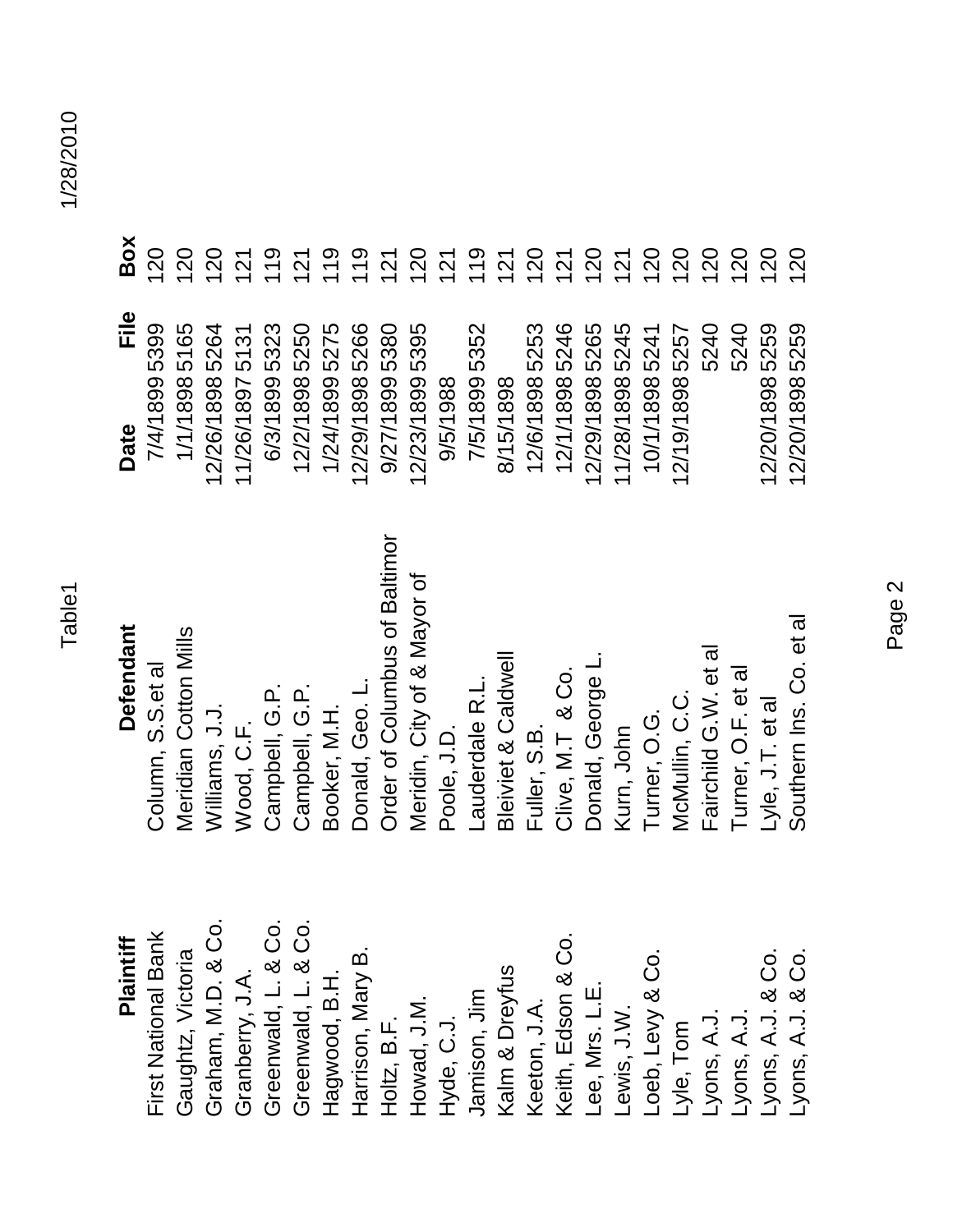Box **120** 

Eile

Date

18985259

 $119$ 120 120

 $121$ 

## Plaintiff

## **Plaintiff Defendant Date File Box Defendant**

| Lyons, A.J. & Co.                      | McMullin, G.C. et al          | 12/20/18985259 | <b>021</b>     |
|----------------------------------------|-------------------------------|----------------|----------------|
| $\overline{9}$<br>McBeath & Ethrid     | Pittsburg Glass Co.           | 1/2/18995267   | $\frac{6}{10}$ |
| McLean, J.W.                           | Webb, S.J.                    | 7/11/18985226  | $\overline{0}$ |
| VicShan, Henry                         | Lamb, T.B. & Co.              | 12/3/18985251  | 120            |
| Meridian Fertilizer Factory            | Phoenix Ins. Co. Garnishee    | 12/12/18995393 | 121            |
| r Factory<br>Meridian Fertilize        | Baum, Joesph et al            | 12/12/18995393 | 121            |
| Meridian, City of                      | Clark, R.D.                   | 9/5/18995365   | 121            |
| Meridian, City of                      | Armour, M.B.                  | 10/12/18995337 | 121            |
| Moody, W.M.                            | Meridian Street Railway & Pow | 10/1/18985238  | 121            |
| Moore, W.A.                            | Mazzer, Gilbert               | 7/14/18995354  | 119            |
| .<br>ت<br>New YorkLife Ins.            | Cauion, B.J.                  | 6/18/18985217  | <b>021</b>     |
| Ousley, W.J.                           | Meridian Cotton Mills         | 1/21/18975766  | <b>0Z1</b>     |
| Powe, Lohu                             | Meridian Cotton Mills         | 1/1/1898256    | <b>021</b>     |
| Rehm, G.W.                             | Roe, Mrs. Onie E.             | 4/25/18995310  | <b>120</b>     |
|                                        | Horn, John et al              | 12/1/18985247  | 120            |
| Rivers, Mrs. E.P.<br>Rivers, Mrs. E.P. | Higgins, C.B. et al           | 12/1/18985247  | 120            |
| Rush, J.H.                             | M & O RR Co.                  | 9/13/18995307  | $\frac{6}{10}$ |
| Schmidt & Zeigler                      | Threefoot Bros, & Co. et al   | 6/11/18985207  | <b>021</b>     |
| Scully, John                           | Anderosn, Thos.               | 3/4/18985150   | 120            |
| Smith & Teaux                          | Colgate & Co.                 | 4/5/18985271   | 120            |
| Smith Bros. & Co                       | Threefoot Bros, & Co. et al   | 5208           | <b>021</b>     |
| Smith Bros. & Co                       | First National Bank           | 5208           | <b>021</b>     |
| Soule, Mrs. O.S.                       | Progress Mfg. Co.             | 12/3/18985252  | <b>021</b>     |

 $119$ 120

**120**<br>120

120 120 120  $119$ 120 120 120 120 120

120